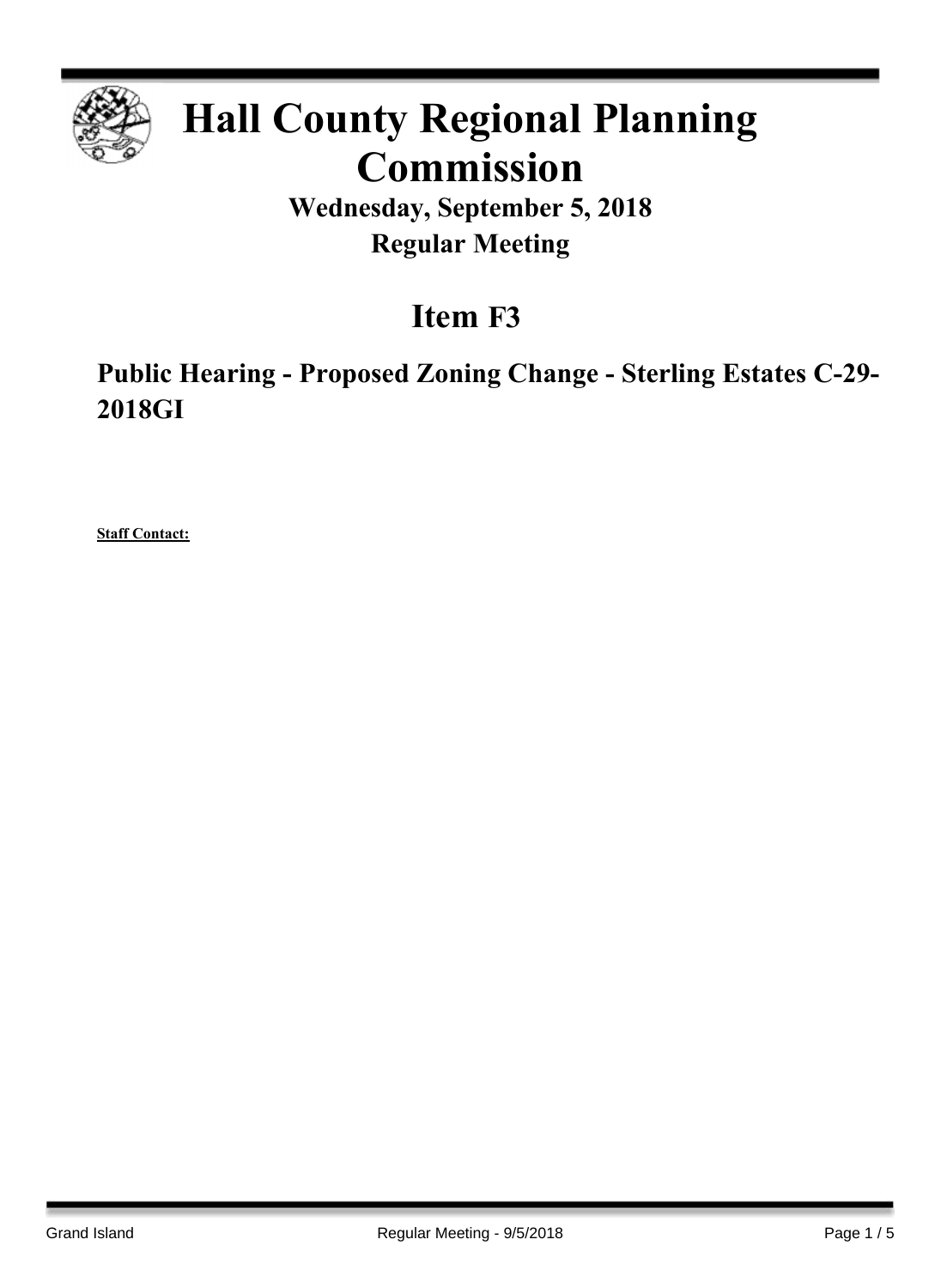### **Agenda Item ?**

# **PLANNING DIRECTOR RECOMMENDATION TO REGIONAL PLANNING COMMISSION:**

August 27, 2018

**OVERVIEW:**

**SUBJECT:** *Zoning Change* (C-29-2018GI)

**PROPOSAL:** The Regional Planning Department staff is recommending that a change of zoning be considered for property being platted as Sterling Estates Tenth Subdivision. This is An application has been made to rezone 4.919 acres south of Capital Avenue, north of Sterling Estates Park between Ebony and Sunrise north from **R4** High Density Residential to **R2** Low Density Residential.. The developers have built 64 town homes around the south and west side of Sterling Estates Park and are planning to build an additional 28 units on the north side on either side of Monarch Avenue. Monarch Avenue was built as a 32 foot wide street with parking allowed on the north side of the street and restricted from the south side.

| – • LIV IL IV                       |                                                                                                                                                                                                                                                                                                                                                                                                                                                          |
|-------------------------------------|----------------------------------------------------------------------------------------------------------------------------------------------------------------------------------------------------------------------------------------------------------------------------------------------------------------------------------------------------------------------------------------------------------------------------------------------------------|
| <b>Site Analysis</b>                |                                                                                                                                                                                                                                                                                                                                                                                                                                                          |
| Current zoning designation:         | R4- High Density Residential<br>Permitted and conditional uses:<br><b>R4-</b><br>Residential uses at a density of 43 dwelling units<br>per acre with 60% coverage, recreational uses,<br>non-profit and institutional uses along with<br>agricultural use                                                                                                                                                                                                |
| Comprehensive Plan Designation:     | Low to Medium Density Residential and Medium<br>Density Residential to Office                                                                                                                                                                                                                                                                                                                                                                            |
| Existing land uses.                 | <b>Vacant Undeveloped Property</b>                                                                                                                                                                                                                                                                                                                                                                                                                       |
| <b>Adjacent Properties Analysis</b> |                                                                                                                                                                                                                                                                                                                                                                                                                                                          |
| <b>Current zoning designations:</b> | <b>West: R1- Suburban Density Residential</b><br>East and South: R4-High Density Residential<br><b>North: RD Residential Development Zone</b>                                                                                                                                                                                                                                                                                                            |
| Permitted and conditional uses:     | R1- Agricultural uses, recreational uses and<br>residential uses at a density of 4 dwelling units per<br>acre R4- Residential uses at a density of 43<br>dwelling units per acre with 60% coverage,<br>recreational uses, non-profit and institutional uses<br>along with agricultural uses. RD - Residential uses<br>at a density of 43 dwelling units per acre with 50%<br>coverage. This is a planned development and must<br>be approved by Council. |
| Comprehensive Plan Designation:     | <b>East South and North: Medium Density</b><br><b>Residential to Office Use</b><br><b>West:</b> Low to Medium Density Residential                                                                                                                                                                                                                                                                                                                        |
| <b>Existing land uses:</b>          | <b>North: Farm Ground</b>                                                                                                                                                                                                                                                                                                                                                                                                                                |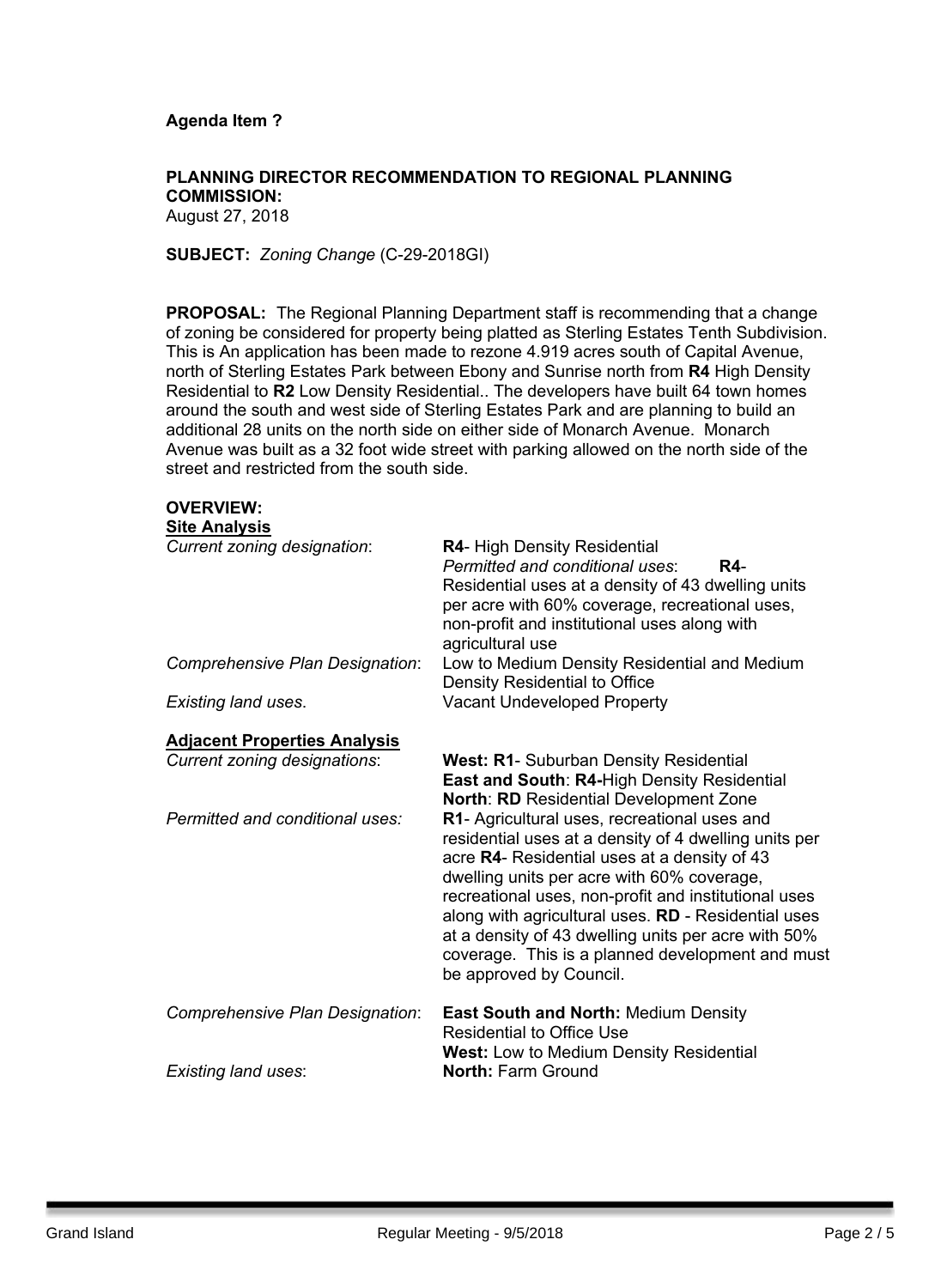**East**: Townhouse development similar to the proposed development here with 37, streets, **West**: Farm house and farm ground **South**: City Park, Townhouse development similar to the proposed development here with 37, streets,

# **EVALUATION:**

#### **Positive Implications**:

- *In general conformance with the City's Comprehensive Land Use Plan*: This particular site is designated both Low to Medium Density Residential and Medium Density Residential to Office uses within the plan lower densities to the west and higher densities to the east.
- *Will limit the density of dwelling along the narrower street:* As planned the proposed development will be the same as the other units built around the park. Each unit has a 2 car garage and 2 parking spaces off street in front of the garage. Because the street is narrower here, and there is less on street parking allowed, this will help insure that in the future densities do not increase without consideration of the impact of higher density on the parking area available?
- *Monetary Benefit to Applicant*: As always this change has the potential to benefit the applicant monetarily.

#### **Negative Implications**:

. *None foreseen*

### **Other**

The reason that staff is suggesting this change is to avoid problems with parking availability in the future. It is likely that the current developer will finish this out with townhomes as planned and rezoning would not be necessary. It is also possible that one or more of these lots could be developed with apartment buildings containing up to 6 dwelling units based on the current zoning. That would most likely result in an issue with parking especially with the limited street parking.

This particular site will serve as a good test for narrower streets with similar housing on both the north and south sides of the park and different size streets on the north and south side of the park.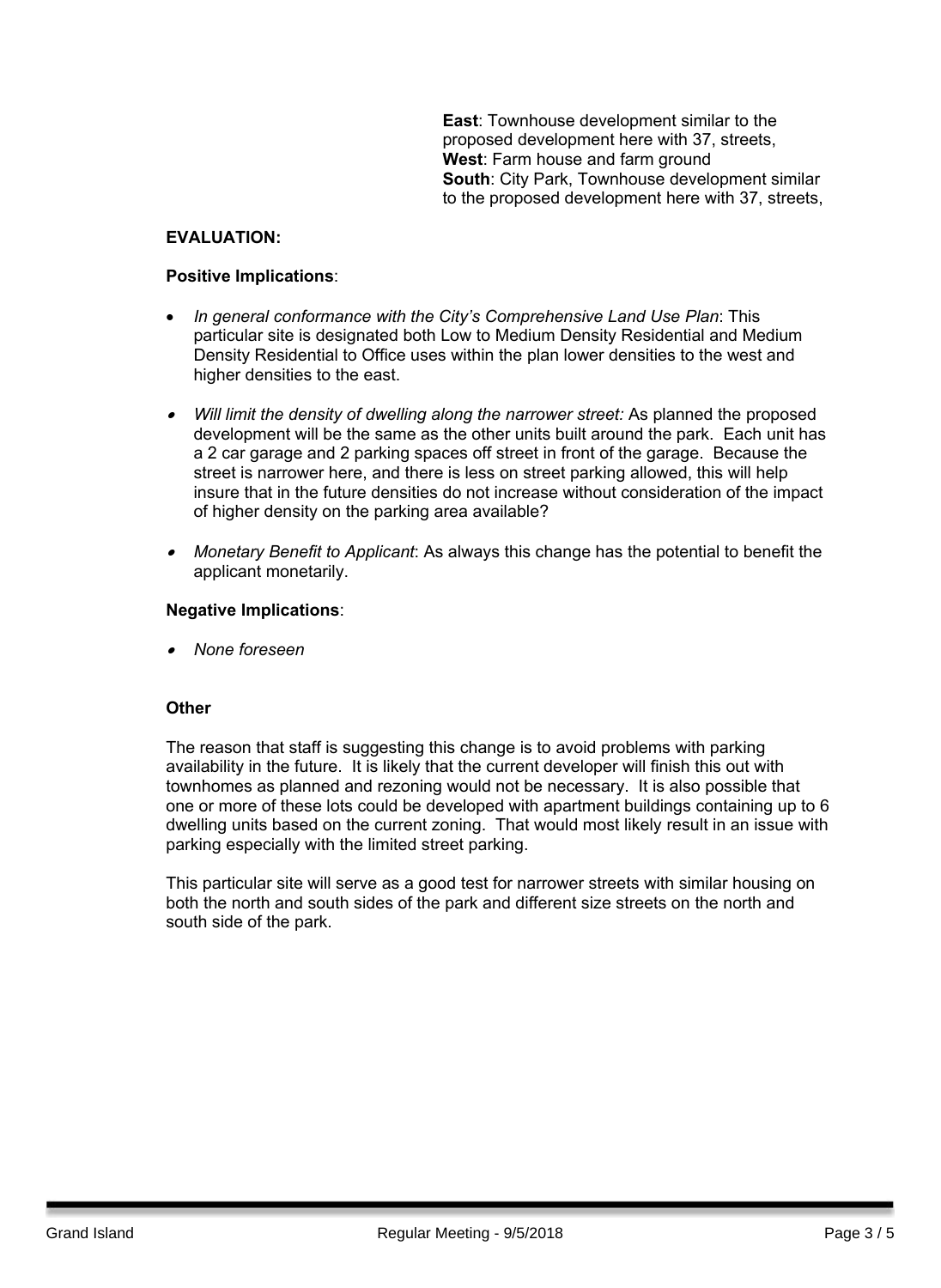

**Figure 1 Future Land Use Map from the Grand Island Comprehensive Plan**